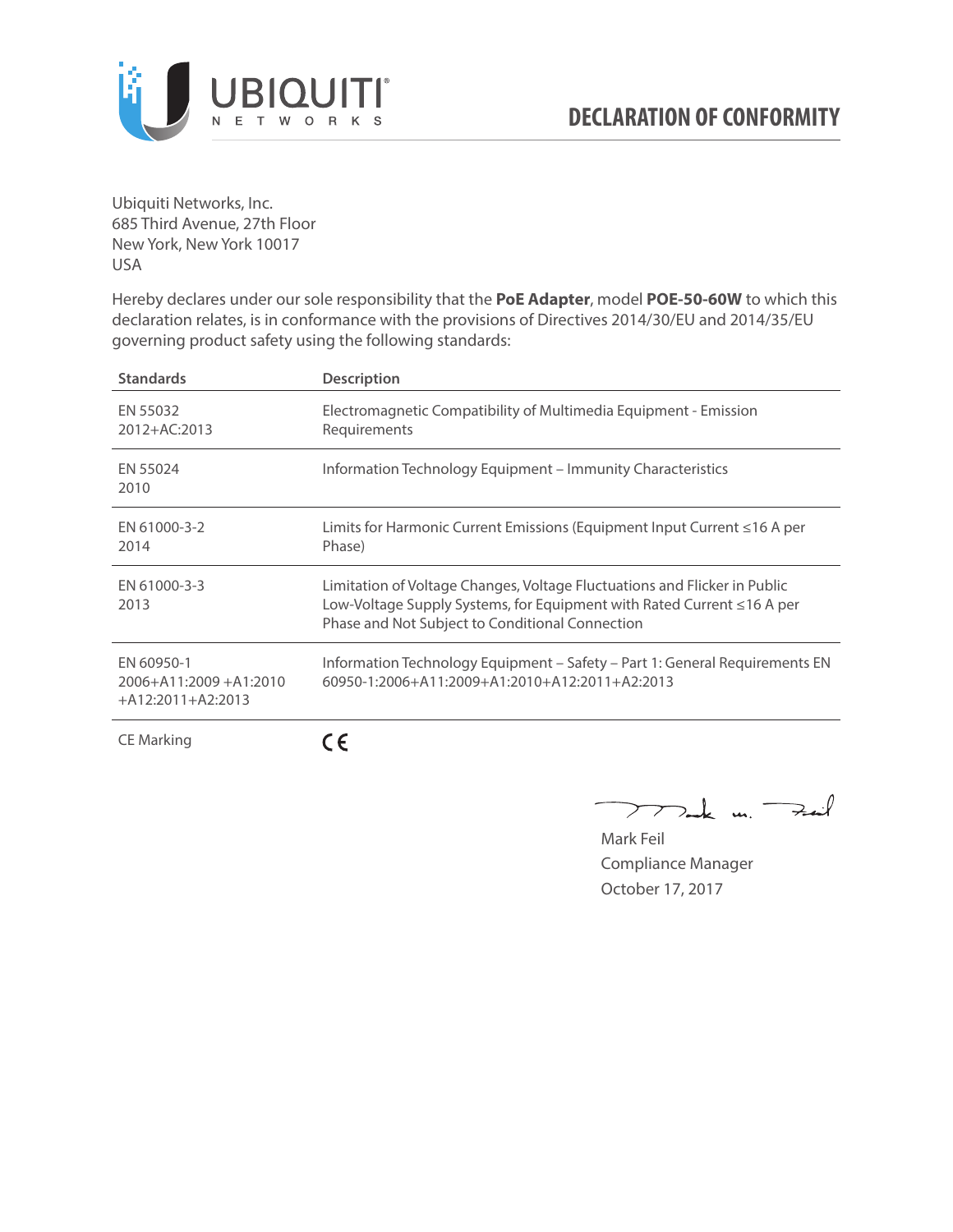

# **български** [Bulgarian]

С настоящото UBIQUITI NETWORKS декларира, че това устройство POE-50-60W е в съответствие със съществените изисквания и други приложими разпоредби на Директиви 2014/30/ЕС, 2014/35/ЕС.

## **Hrvatski** [Croatian]

UBIQUITI NETWORKS ovim putem izjavljuje da je ovaj uređaj POE-50-60W sukladan osnovnim zahtjevima i ostalim bitnim odredbama Direktiva 2014/30/EU, 2014/35/EU.

# **Čeština** [Czech]

UBIQUITI NETWORKS tímto prohlašuje, že toto POE-50-60W zařízení, je ve shodě se základními požadavky a dalšími příslušnými ustanoveními směrnic 2014/30/EU, 2014/35/EU.

## **Dansk** [Danish]

Hermed, UBIQUITI NETWORKS, erklærer at denne POE-50-60W enhed, er i overensstemmelse med de væsentlige krav og øvrige relevante krav i direktiver 2014/30/EU, 2014/35/EU.

## **Nederlands** [Dutch]

Hierbij verklaart UBIQUITI NETWORKS, dat deze POE-50-60W apparaat, in overeenstemming is met de essentiële eisen en de andere relevante bepalingen van richtlijnen 2014/30/EU, 2014/35/EU.

## **English**

Hereby, UBIQUITI NETWORKS, declares that this POE-50-60W device, is in compliance with the essential requirements and other relevant provisions of Directives 2014/30/EU, 2014/35/EU.

## **Eesti keel** [Estonian]

Käesolevaga UBIQUITI NETWORKS kinnitab, et antud POE-50-60W seade, on vastavus olulistele nõuetele ja teistele asjakohastele sätetele direktiivide 2014/30/EL, 2014/35/EL.

### **Suomi** [Finnish]

Täten UBIQUITI NETWORKS vakuuttaa, että tämä POE-50-60W laite, on yhdenmukainen olennaisten vaatimusten ja muiden sitä koskevien direktiivien 2014/30/EU, 2014/35/EU.

### **Français** [French]

Par la présente UBIQUITI NETWORKS déclare que l'appareil POE-50-60W, est conforme aux exigences essentielles et aux autres dispositions pertinentes des directives 2014/30/UE, 2014/35/UE.

### **Deutsch** [German]

Hiermit erklärt UBIQUITI NETWORKS, dass sich dieses POE-50-60W Gerät, in Übereinstimmung mit den grundlegenden Anforderungen und den anderen relevanten Vorschriften der Richtlinien 2014/30/EU, 2014/35/EU befindet.

### **Ελληνικά** [Greek]

Δια του παρόντος, UBIQUITI NETWORKS, δηλώνει ότι αυτή η συσκευή POE-50-60W, είναι σε συμμόρφωση με τις βασικές απαιτήσεις και τις λοιπές σχετικές διατάξεις των οδηγιών 2014/30/EE, 2014/35/EE.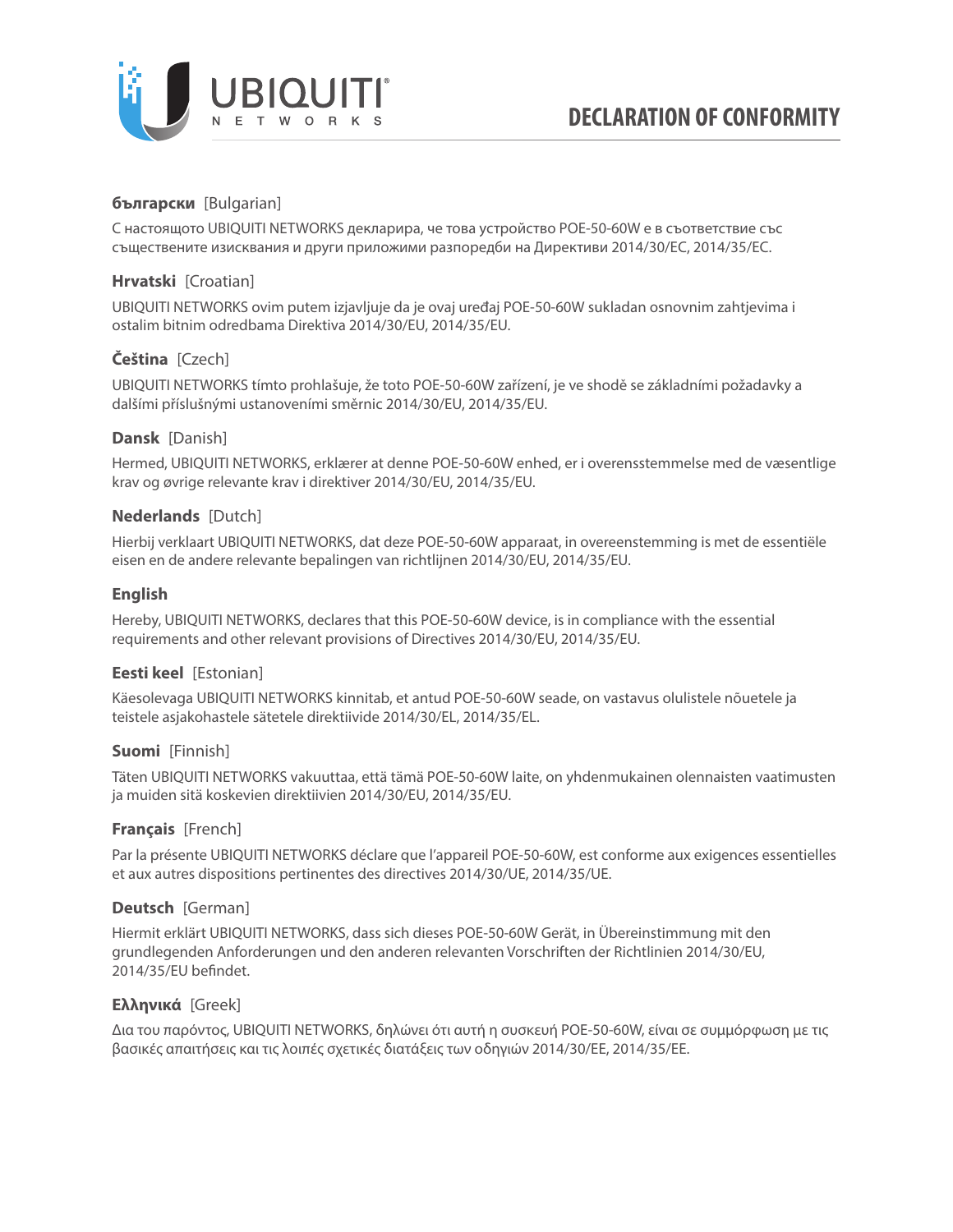

## **Magyar** [Hungarian]

Ezennel UBIQUITI NETWORKS kijelenti, hogy ez a POE-50-60W készülék megfelel az alapvető követelményeknek és más vonatkozó 2014/30/EU, 2014/35/EU irányelvek rendelkezéseit.

## **Íslenska** [Icelandic]

Hér, UBIQUITI NETWORKS, því yfir að þetta POE-50-60W tæki er í samræmi við grunnkröfur og önnur viðeigandi ákvæði tilskipana 2014/30/ESB, 2014/35/ESB.

## **Italiano** [Italian]

Con la presente, UBIQUITI NETWORKS, dichiara che questo dispositivo POE-50-60W, è conforme ai requisiti essenziali ed alle altre disposizioni pertinenti delle direttive 2014/30/UE, 2014/35/UE.

## **Latvių kalba** [Latvian]

Ar šo, UBIQUITI NETWORKS, deklarē, ka POE-50-60W ierīce, ir saskaņā ar būtiskajām prasībām un citiem attiecīgiem noteikumiem Direktīvās 2014/30/ES, 2014/35/ES.

### **Lietuvių kalba** [Lithuanian]

UBIQUITI NETWORKS deklaruoja, kad šis POE-50-60W įrenginys atitinka esminius reikalavimus ir kitas 2014/30/ES, 2014/35/ES Direktyvų nuostatas.

## **Malti** [Maltese]

Hawnhekk, UBIQUITI NETWORKS, tiddikjara li dan il-mezz POE-50-60W huwa konformi mar-rekwiżiti essenzjali u dispożizzjonijiet rilevanti oħrajn ta 'Direttivi 2014/30/UE, 2014/35/UE.

### **Norsk** [Norwegian]

Herved UBIQUITI NETWORKS, erklærer at denne POE-50-60W enheten, er i samsvar med de grunnleggende kravene og andre relevante bestemmelser i direktivene 2014/30/EU, 2014/35/EU.

### **Polski** [Polish]

Niniejszym, Ubiquiti Networks, oświadcza, że urządzenie POE-50-60W, jest zgodny z zasadniczymi wymaganiami oraz pozostałymi stosownymi postanowieniami Dyrektyw 2014/30/UE, 2014/35/UE.

### **Português** [Portuguese]

UBIQUITI NETWORKS declara que este dispositivo POE-50-60W, está conforme com os requisitos essenciais e outras disposições das Directivas 2014/30/UE, 2014/35/UE.

### **Română** [Romanian]

Prin prezenta, UBIQUITI NETWORKS declară că acest dispozitiv POE-50-60W este în conformitate cu cerințele esențiale și alte prevederi relevante ale Directivelor 2014/30/UE, 2014/35/UE.

### **Slovenčina** [Slovak]

Týmto UBIQUITI NETWORKS, prehlasuje, že toto POE-50-60W zariadenie, je v súlade so základnými požiadavkami a ďalšími relevantnými ustanoveniami smernice 2014/30/EÚ, 2014/35/EÚ.

### **Slovenščina** [Slovenian]

Družba UBIQUITI NETWORKS izjavlja, da je naprava POE-50-60W v skladu z obveznimi zahtevami in drugimi ustreznimi določbami direktiv 2014/30/EU in 2014/35/EU.